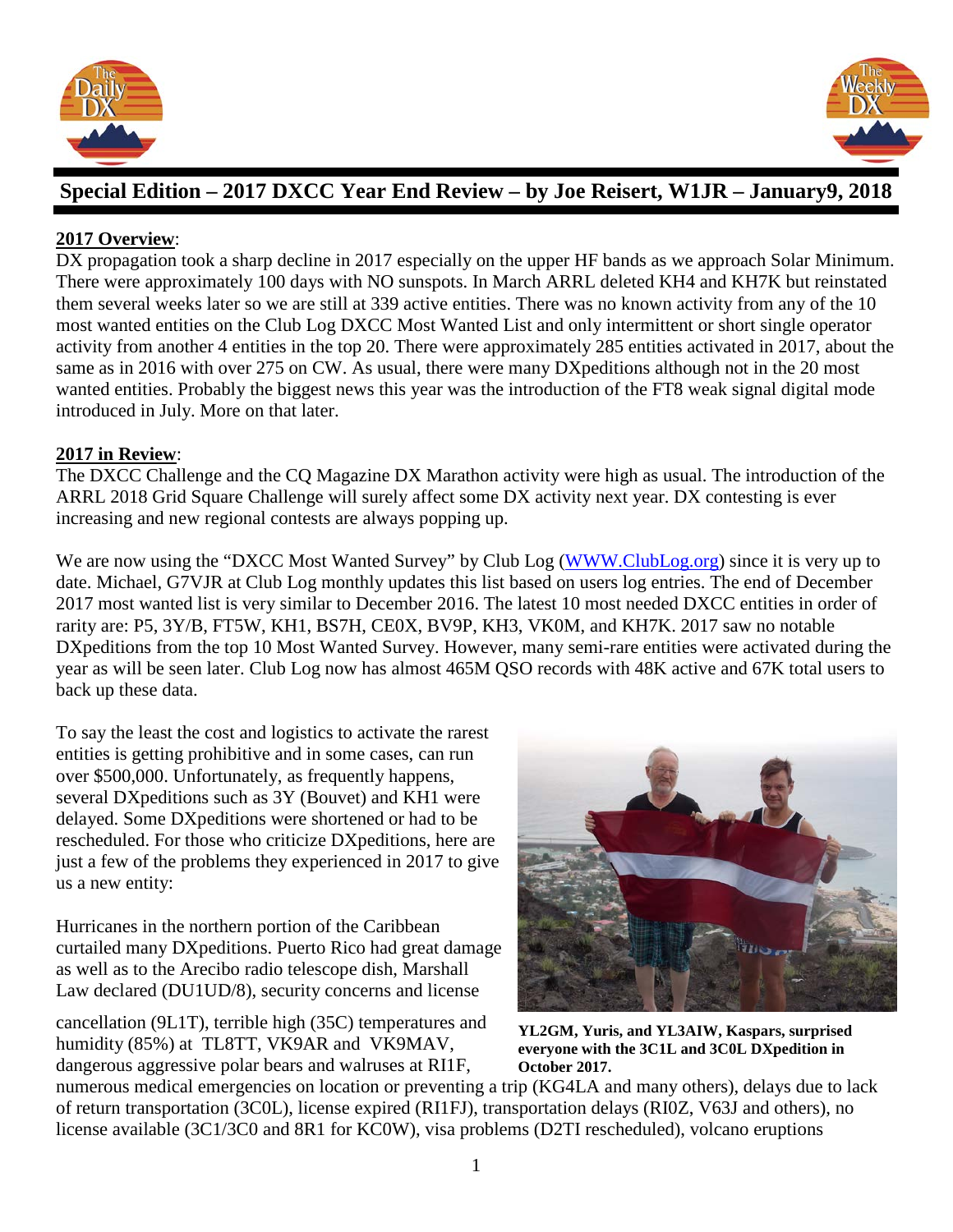(H40GC), boat nearly capsized (5L3BI and operation cancelled), antennas damaged (VR2/KC0W), to mention some. We DXers shouldn't complain!

Most of the larger DXpeditions (3 or more operators) activated in 2017 were available on SSB, CW and Digital modes. CW was as active as ever since there were over 275 entities active on CW. **The new FT8 digital mode introduced in July is a Game Changer. It is a big advancement in the State of the Art of weak signal detection** making digital contacts in 2 minutes possible versus the slower JT65 mode. Now many small stations can make contacts when the bands seem closed!



YOTA (Youngsters On The Air) as well as JOTA (Jamboree On The Air) activity is increasing especially in Europe and by IARU and ARRL assistance. They often use special recognizable call signs. Give them a call. Youngsters also have launched high altitude balloons (ARHAB). We need to encourage these youngsters as we DXers age. As we will see later the DXer Silent Keys increased at an alarming rate in 2017.

Also, don't forget CTU (Contest University) under the direction of Tim, K3LR. It is now in its  $12<sup>th</sup>$  year having had over 7,000 students in 8 DXCC entities. There is also CWA (CW Academy) by CWops, a program to improve CW skills.

### **A Solar Review**:

Solar Cycle 24 is definitely on the wane. Solar flux, the major generator of upper HF DX propagation, was mostly below 100 all year except for two short times (early April and early September) when the solar flux rose above 100. The September region 2673 storm was the worst solar storm in the entire SC 24 so far. It is normal for a few flares during the final stages in a SC as activity decreases. SC 24 should bottom out between 2019- 2020.

Solar Flux is a good indicator of improved propagation on 10 through 15 meters, especially when the K Index is low (1-2). There were about 100 days with no sun spots usually for several days at a time. Experts are still telling us that this was the weakest SC in over 100 years and that SC 25 may be the weakest in 200 years. Let's hope they are wrong!

#### **Band by Band Activity**:

**160 Meters:** Activity seems to be increasing as propagation on the upper HF bands is decreasing. Some Europeans received additional spectrum on the band. DXpeditions usually operating between 1810 and 1830 KHz. Digital modes, especially FT8 are usually around 1840. W8LRL is still the Top Band leader with 342 confirmed entities (including about 11 deletes). Try to avoid frequencies divisible by 5 (i.e. 1820, 1825, 1830 etc.) since broadcast birdies are often there.

**75/80 Meters:** Activity is slowly increasing especially on CW when DXpeditions are active. The later often operate at either the low end of the band or near 3525 KHz. 75 Meter SSB DX is often concentrated between 3790 and 3800.

**60 Meters**: Several new entities have received permission to operate in this band although many are limited to 15 Watts EIRP and a narrow band centered around 5357. As a result, there is lot of FT8 activity there. Some split frequency CW operation to 5405 is sometimes available. The FCC is considering modifying the USA 5 channel operation to allow non-channelized operation in a small portion of the band to be more compatible with the rest of the world allocations. There have been over 150 DXCC entities active on 60 Meters but the ARRL DXCC program still does not recognize 60 Meters contacts.

**40 Meters:** It's still the go to band during the dark hours and especially during winter time. DXpeditions are often there on the lower end or at 7025 for CW and 7100 and up for SSB. Remember that USA stations cannot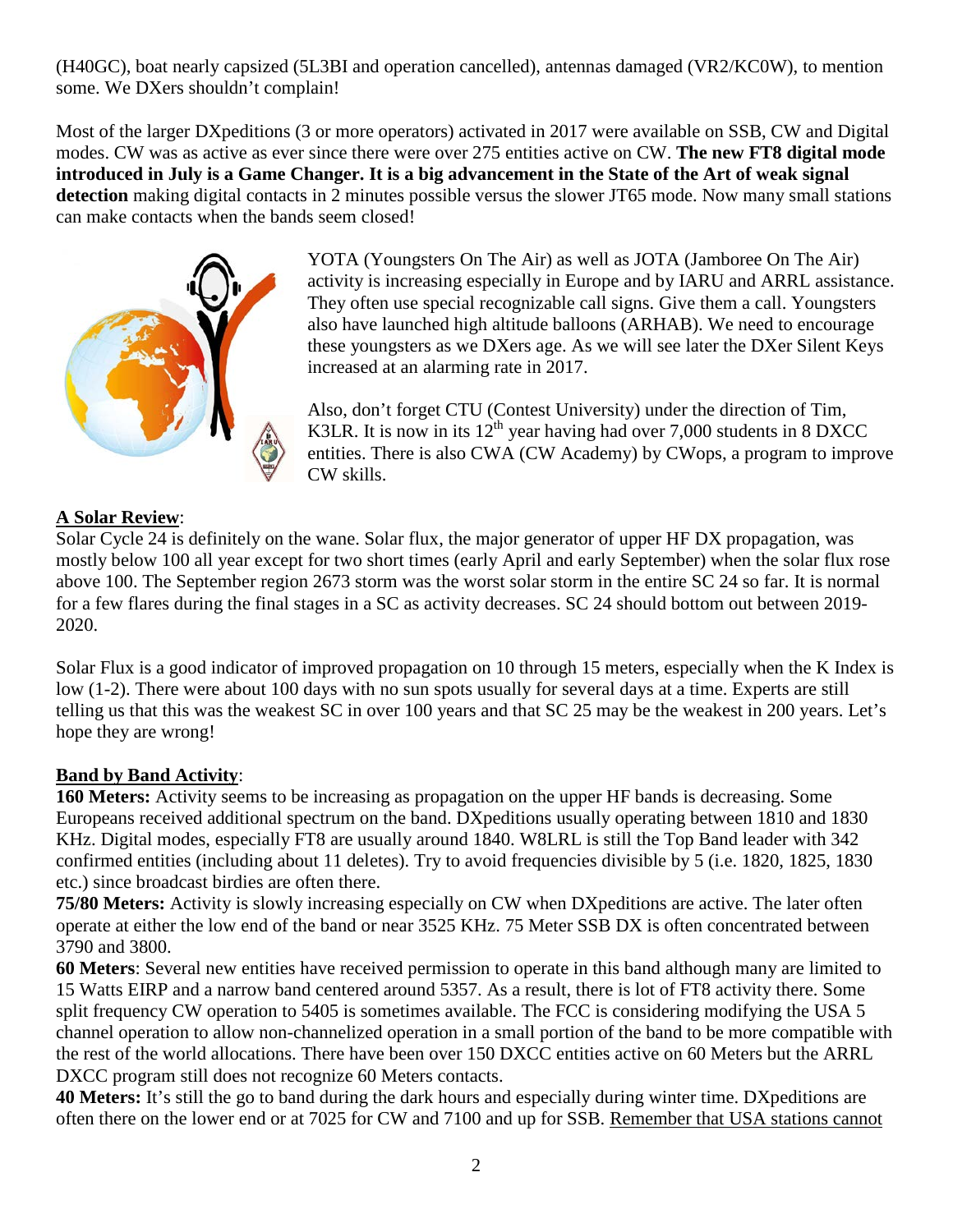operate SSB below 7.125 MHz but best to stay above 7.128 for safety. Most of the world can now operate from 7000-7200.

**30 Meters and up:** 30 Meters is becoming more popular especially with DXpeditions and low power stations. Remember that USA stations are limited to 200 Watts output power. The new FT8 as well as other digital modes from 10.135-10.150 MHz were very popular by DXpeditions as well as for QRP and digital modes and is sometimes open 24 hours a day during the darker months. **20 Meters** is still the daytime breadwinner along with **17 Meters** where activity is increasing and there is less congestion. Signal strength on 17 Meters is often better than 20 Meters when both bands are open. **15 Meter** openings are decreasing with the lower solar activity. During this past year **12 and 10 Meters** are showing fewer and shorter openings as solar flux decreases. Sporadic E propagation in the northern hemisphere especially from mid-May through early August and in December often enhances HF and 6 Meters DX but this is not due to sunspots.

**Other 2017 News**: Ever since mid-July the new FT8 digital mode by K9FN and K1JT has taken the bands by storm. This mode is especially popular with operators with limited power and small antenna systems. The most notable activity is on 6-Meters where the propagation can be erratic. On 6 meters FT8 and similar weak signal digital modes usually operate above 50.250 MHz and often cause the lower portion of the band to be quiet even when DX propagation is prevalent!

### **Pirates and Unauthorized Operations**:

This seems to be a perpetual problem. Nowadays many DXpeditions are reluctant to give out their call signs before commencing operation for fear that their call sign will be pirated. Frequent pirate call signs during this year were ZB2A, JX7DFA, JX7F, 5H3PM, 5H3MG, P5/3Z9DX, YK1AO (Omar is now living in the USA), and VK0/KE0HWZ to name a few. WFWL (work first, worry later) still applies but if you know it's a pirate, don't waste your time or \$\$ to support that activity. K9EL often lists pirate calls on the CQ Magazine Marathon page.

Furthermore, don't spot rare DX on the cluster unless you know it's legit and surely don't spot rare DX call signs for test purposes. It causes lots of bells to ring and unnecessary worry. Finally, don't post rare calls to thank someone for a QSL etc. **No one is listening, cares or appreciates this type of boasting**.



### **IOTA**:

The "Islands On The Air" program is arguably the most active DX program after the DXCC. Let's face it, many of the islands are DX and over 100 DXCC entities are already separate IOTAs. Chasing IOTAs can fill in the gap when an operator has worked all the active DXCC entities and wants to remain active on the bands.

During the past year the IOTA program has separated from the RSGB and a new website [WWW.IOTA-World.org](http://www.iota-world.org/) has been activated. It is filled with info on the program and the over 1,200 IOTAs that are available. So far only about 1,125 or so

have been activated. IOTA DXpeditions happened all year from the easy to the more difficult and rarer IOTAs such as A70X (AS088), R71RRC (AS071), AT7M (AS096), R1F (EU190-New activation), S21ZAS (AS127), S21ZDC (AS140), R70ASIA (AS020), VK9AR (OC216) and VK9MAV (OC267) to name a few. Furthermore, QSLing can now be conducted for some IOTA operations using Club Log.

#### **DX Contesting**:

DX contests are everywhere using CW, SSB and Digital modes. The most popular DX contests seem to be the CQ Magazine SSB and CW as well as the ARRL CW and SSB. However, there are many other DX contests sponsored by organizations around the world. As mentioned above, DXers should help out the youth to get involved in contesting, especially DX. Younger operators are showing interest especially since most contests require computer logging. Contest rates are slowly climbing with new software and more spotting websites despite poorer propagation. Logs are often required on line usually within a few days after the contest. Contests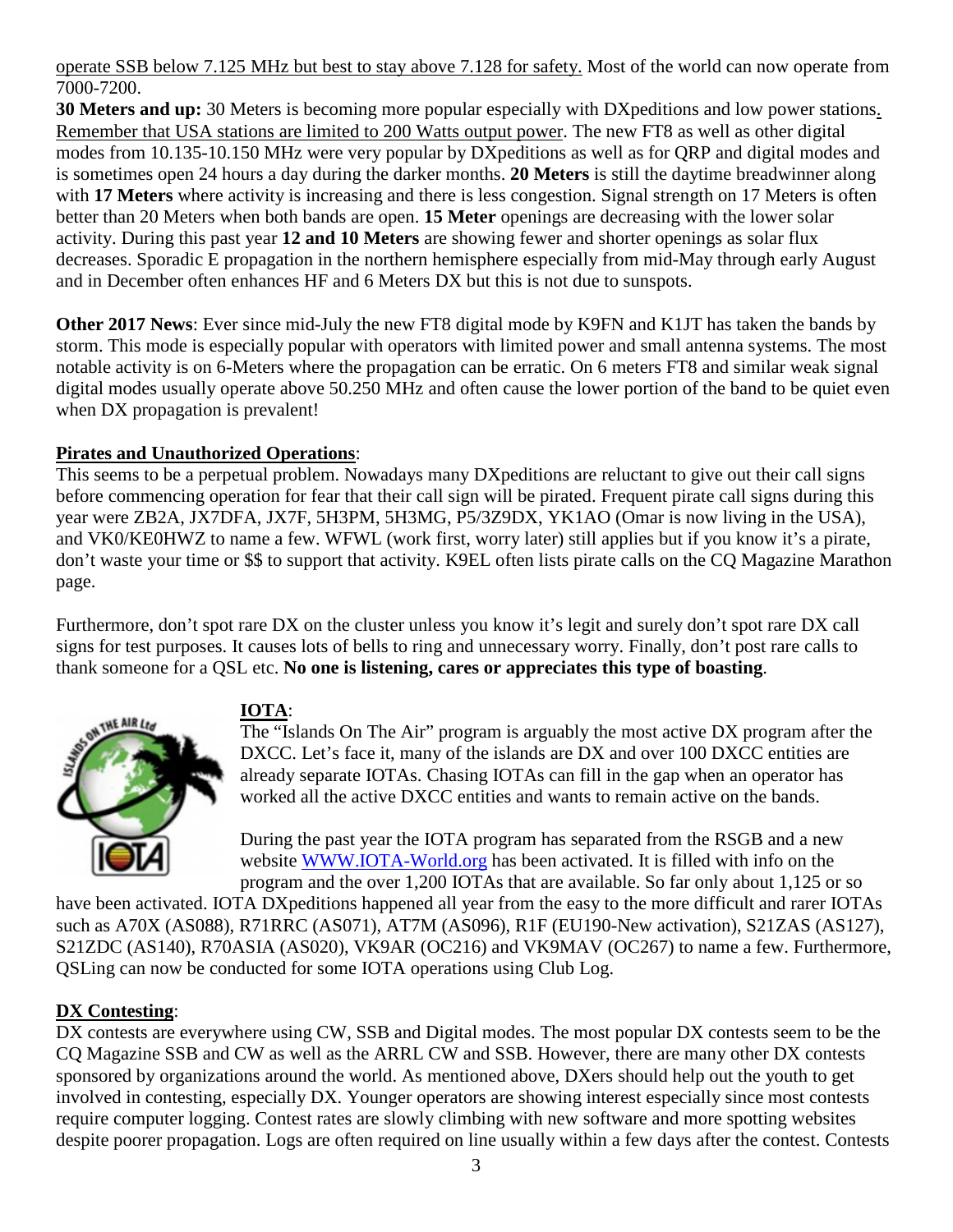sometimes yield new band countries and modes sometimes even before the contest as stations test out their equipment. The WA7BNM Contest Calendar is a great source of contest activity.

### **Equipment and Technology**:

New gear and programs are still showing up all the time. One of the best places to see what's new is at the Dayton HamVention now held in Xenia, Ohio in mid-May. Elecraft announced a new 1,500 Watt solid state amplifier, ICOM and others have new transceivers, MFJ has picked up the InnovAntennas line and DXEngineering now has the Opti-Beam line. SteppIR has a new moderate sized Urban 2 element Yagi, Spider beams are coming out in several forms, SDR transceivers are becoming very popular from FLEX Systems and others. LDMOS power FETs are improving. Soon tube amplifiers will be replaced by them. Sad to say the ICM (International Crystal Mfg.) and Radio Shack have either gone out of business or are bankrupt. Keep an eye on the major Amateur magazines for new equipment offerings. Finally, be sure to keep safe practices especially on tower and antenna work. The FCC and OSHA have recently announced a new free publication entitled "Communications Tower Best Practice Guide.," **They remind us that every tower climber death is preventable.** 

## **Ham Radio and the Internet**:

There is no doubt that the Internet is increasingly playing an important part in Amateur Radio be it DX Clusters, working groups, sending in contest logs, QSL info, LOTW (Log Book of the World), helpful hints etc. Club Log is becoming the go to place to see if you are in a log especially with DXpeditions. Some DXpeditions update their logs daily while others actually update logs continually. **Try to prevent duplicate QSOs on the same band and mode.** Each dupe may prevent someone else from making an ATNO (All Time New One) or even a band slot or mode

Don't forget to correctly spot call signs and frequencies on DX clusters. **Due to the addition of the FT8 mode, it is now important that digital signals be listed by their mode in the remarks column on the clusters (i.e. FT8, BPSK, RTTY etc.).** Of course, self-spotting is frowned upon. Just because a DX station is spotted doesn't always mean the call sign etc. are correct or that the station is really there! Working an incorrect call may result in a NIL (Not in Log) to your QSL request. **Obviously posting obscenities and negative comments on the DX Clusters is never acceptable.** 



### **QSLing and DXpedition Costs**:

It goes without saying that postage rates are going out of sight. LOTW (Log Book of the World) is very popular with DXers, especially those that don't want or need to collect QSL cards. Club Log and their OQRS (Online QSL Request Service) are also popular for those who prefer a paper QSL card. It is a method to obtain a QSL without having to send one (an added expense) and to guarantee that your request makes it to the proper source without theft. What could be better in this day of high and varying postal charges at home and abroad? I prefer paper QSLs since they may be needed for awards other than DXCC but I realize that I am now in the minority.

Most Amateur Radio societies have their own QSL bureau but often you have to be a member to use their service. The ARRL outgoing QSL Bureau or the QSL bureaus in many entities can lower QSLing cost, **LOTW** is extremely popular and the DXCC has been the prime user but other awards such as WAS, VUCC, Triple Play, and some CQ awards are now available. There are almost 900 million LOTW QSO records, an increase of over 10% since 2016. There are almost 100,000 registered LOTW users and this trend continues to increase and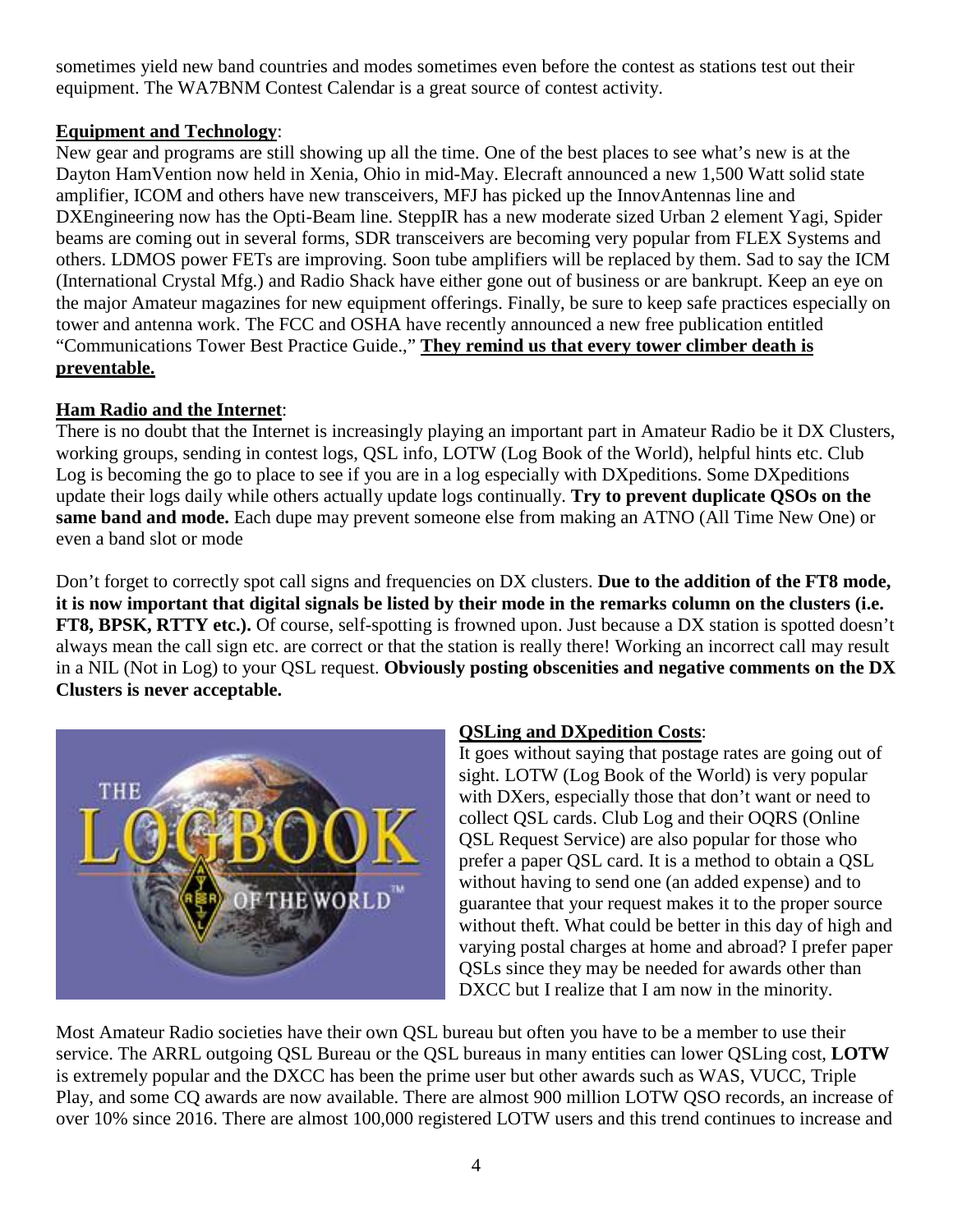doesn't look like it will level off for many years. Furthermore, contesters are often uploading their logs immediately after the contest ends. Many DXpeditions are now using LOTW, sometimes while still on location!

DX peditions to rare entities are getting more expensive and many cost \$100,000 or more. They are experiencing difficulties obtaining transportation and raising the necessary funds etc. It now can cost well over \$20,000 per operator to participate and travel to rare DX entities. Propagation is also limiting the number of contacts especially on the higher bands. Most large DXpeditions are 50% funded by the operators and the rest from clubs, individuals and QSL donations. Please support DXpeditions directly or through organizations such as NCDXF, INDXA, CDXC and EUDXF Foundations etc. The NCDXF contributed over \$200,000 to DXpeditions in 2017 alone!

**Operating techniques**: A look at 2017 statistics on Club Log logs shows that the rarest DXpeditions had more CW than SSB contacts. Of course, the "599 TU" QSOs on CW or "59 thank you" on SSB are still ever present especially with DXpeditions. Operating CW at high speed (30 WPM or higher) has caused problems perhaps due to computer receiving and processing and were very much in evidence although QRM can add to the problem. Serious DXers are definitely using the DX Clusters and Reverse Beacon Network for spotting DX.

DQRM (Deliberate QRM) is still a major problem. Calling out of turn or calling continuously only slows down the pileup so less calls get into the log. Tuning up for long periods of time is also a problem. There is always plenty of spectrum to tune up away from the DX operations. This subject has been beaten to death but we must do our best to speed up operations.

Again, make sure to review the DX Code of Conduct (www.dx-code.org) W3UR will soon publish some good tips on operating for DXpeditions in his "How's DX" column. On CW some DX stations transmit at 30 to even 40 WPM or seldom sign their call signs or where they are listening. Some operators just can't copy their call sign that fast**.** Some of the problems may be the limitations of code readers especially for newer operators**. The old adage still applies: Listen, Listen, Listen before you start calling.**

Try not to rag chew or tie up frequencies frequented by rare DX such as 3.795, 14.025 and 14.195 MHz as well as 14.040 and 14.260 MHz for IOTA. Other suggested frequencies to avoid are listed in "The Daily DX." Transmitting on these frequencies will make it difficult for others who are experiencing better propagation than you are.

#### **Silent Keys (SK)**:

This seems to have been a bad year for Amateur Radio as many well-known DXers and important Amateur Radio people became SKs. The SK column in QST has been listing over 200 per month. Other Radio Societies also have a rise.

The following is a partial list of notable DXers, contesters, designers or officials in Amateur Radio who became SKs in 2017. They include in no particular order: K4DLI, WA5IYX, HB9MX, K4VX, ON6WU, VK6LK, K1VW, RU3AX, DJ9KR, G3IOR, I3BLF, W7TSQ, W7EJ, 4S7NE, I2QMP, 9M6XRO (G3OOK), W3GH, 5T5JL, N4ZC, NP4B, 9M2FK, F5SE, and N4AA, editor of The DX Magazine.

### **2017 DXCC and ARRL Matters**:

The ARRL had DXers all in a tizzy when they moved KH4 and KH7K to the deleted list last March. Fortunately, they re-instated same several weeks later. Therefore, the total number of active entities remains at 339. The CQ Magazine WAZ (Worked All Zones) award is



now able to access LOTW. The 2018 ARRL Handbook, a great reference book, is now available. It was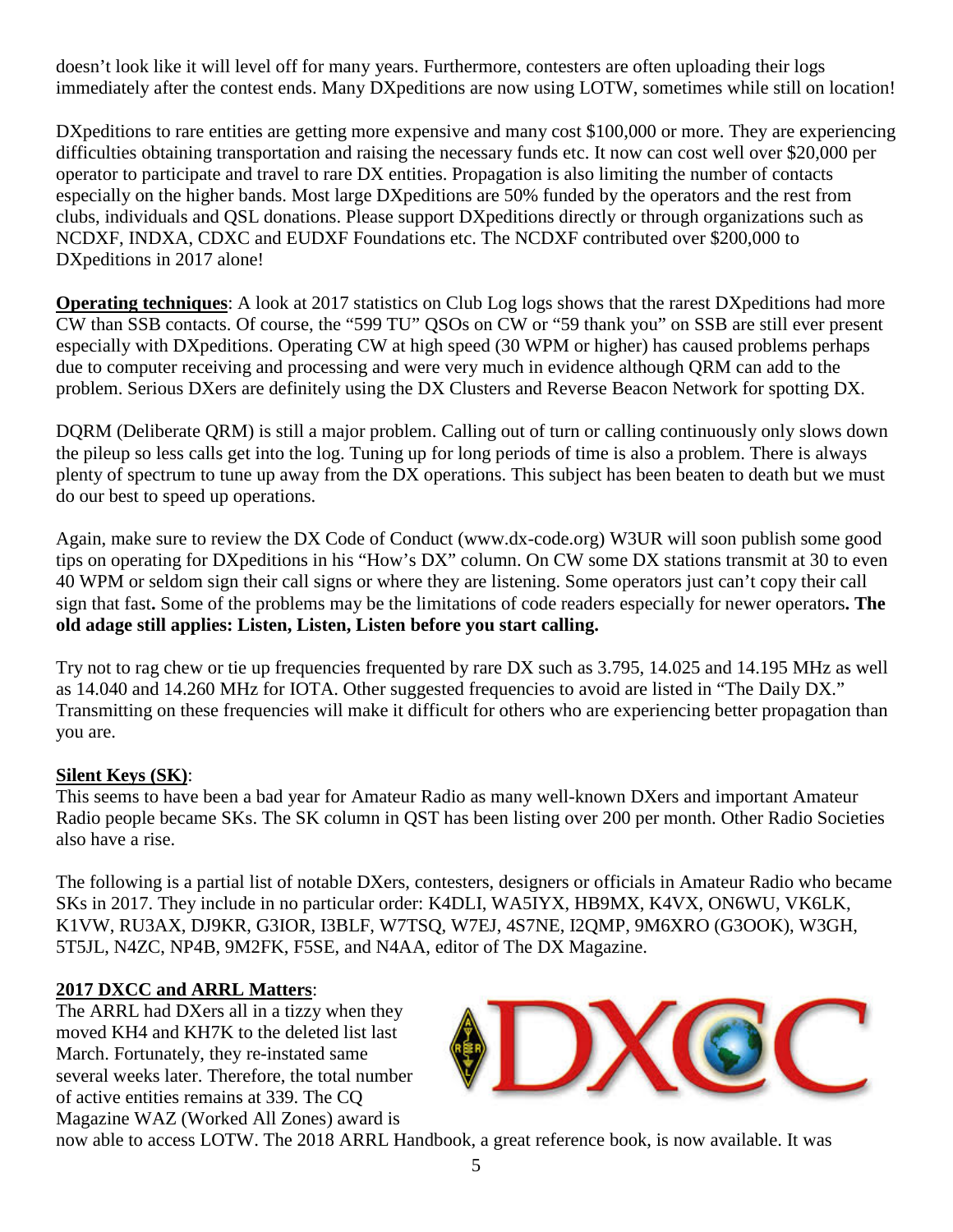extensively rewritten and now weighs about 6 pounds and over 1200 pages! QST page size has been slightly reduced as is the number of pages (about 10%).

Latest license figures in the USA shows a slower but gradual rate of growth of about 1%. The 2016 "DXCC Yearbook" was available on the internet after all later in 2017. Perhaps there will be a 2017 version later in the year. However, all this Yearbook contains is a listing of all the DXCC confirmations that took place during the year. For up to date info, the ARRL website lists are always updated continuously throughout the year.

### **Sample 2017 DX Activity Month by Month**:

**January:** DX activity was moderate with about 220 entities available but it was much more difficult to contact rare ones as propagation deteriorated especially on the longer paths. My own total for 2017 was down from a usual 200 to 175 entities in the month. Some notable rare to semi-rare stations active included: S01WS (active all year on all bands and modes), VK8RR/9 (CK), H40DA, SV2ASP/A, XW4ZW, E51AMF (N/C), ZC4s, XT, 5U, TZ, TU, A3, S2 and UA4WHX from several W. African entities.

**February:** TL8TT (63K QSOs), 3X, 9Q, A5, 7P8, 9X, 5T, VP6EU (39KQ), TX5T (FO/A), J5 and J2.

**March:** H40FN, 5V, 9G5X (29K), 5U7R (75K), 9N7EI (30K), TU7C (52K) T2 (10K), S21s (51K), T30TM, VQ9, WW6RG/KH9, and VK9VKL (new resident on Xmas).

A**pril:** 4W, 3D2/R, FJ, J5B (19.5K), 5A5A, A25UK (44K) and 5V7P (16K).

**May**: VK9L, FO/A, VU7s, OJ0W, TJ, E44WE, E31A (36K), T2R and TN5E.

**June, July and August:** To describe the summer conditions in the Northern Hemisphere as poor would be an understatement. DX during this period did include VK9AA (Xmas). FH/DJ9RR, Z81D, FJ, FP and 9X0TA.

**September:** OJ0, KH9/K7ASU, E6AG, A25s, R1F (FJL-11K), YJ,

HC8, 4W6RR, A5A, 7Q7WW, and S9YY.

**October:** S9s, 5X, 3C0L (32K), FT5XT, VU7L, 3X, T2AR, ELs, VK9CZ (CK) and E44WE.

**November:** 3C1L (42K), VK9N, 4W**,** H40GC (36K), 9U4M (55K), J5T and 5X.

**December:** Really faced poor conditions. Activity included 9L/KW4XJ (digital), HC8LUT and OJ9X, Santa himself (over 60K).

#### . **And now the Drum Roll**:

There were approximately Fifty-four (54) entities that are NOT believed to have been active during 2017 as follows: \*

**Africa** (11): 3B6, 3Y/B, D6, FT/G, FT/J, FT/T, FT/W, FT/Z, T5, VK0H, and ZD9.

**Antarctica** (1): 3Y0 (Peter 1)

**Asia** (8): 1S, 7O, BS7H, BV9P, EZ, P5, XZ, and YK.

**Europe** (2): 1A0 and JX

**North America** (8): 4U1UN, CY9, FO/C, KP1, KP5, TI9, XF4 and YV0.

**Oceania** (18): 3D2/C, FK/C, FW, KH1, KH3, KH4, KH5, KH7K, KH8/S, T31, T33, VK0/M, VK9/W, VP6/D, ZK3, ZL7, ZL8 and ZL9.

**South America** (6): CE0/X, HK0/M, PY0/S, PY0/T, VP8 S. Ga, and VP8 S. Sand.



**KC0W, Tom, operated from several locations in Asia and Africa. Here he is shown in Zimbabwe.**